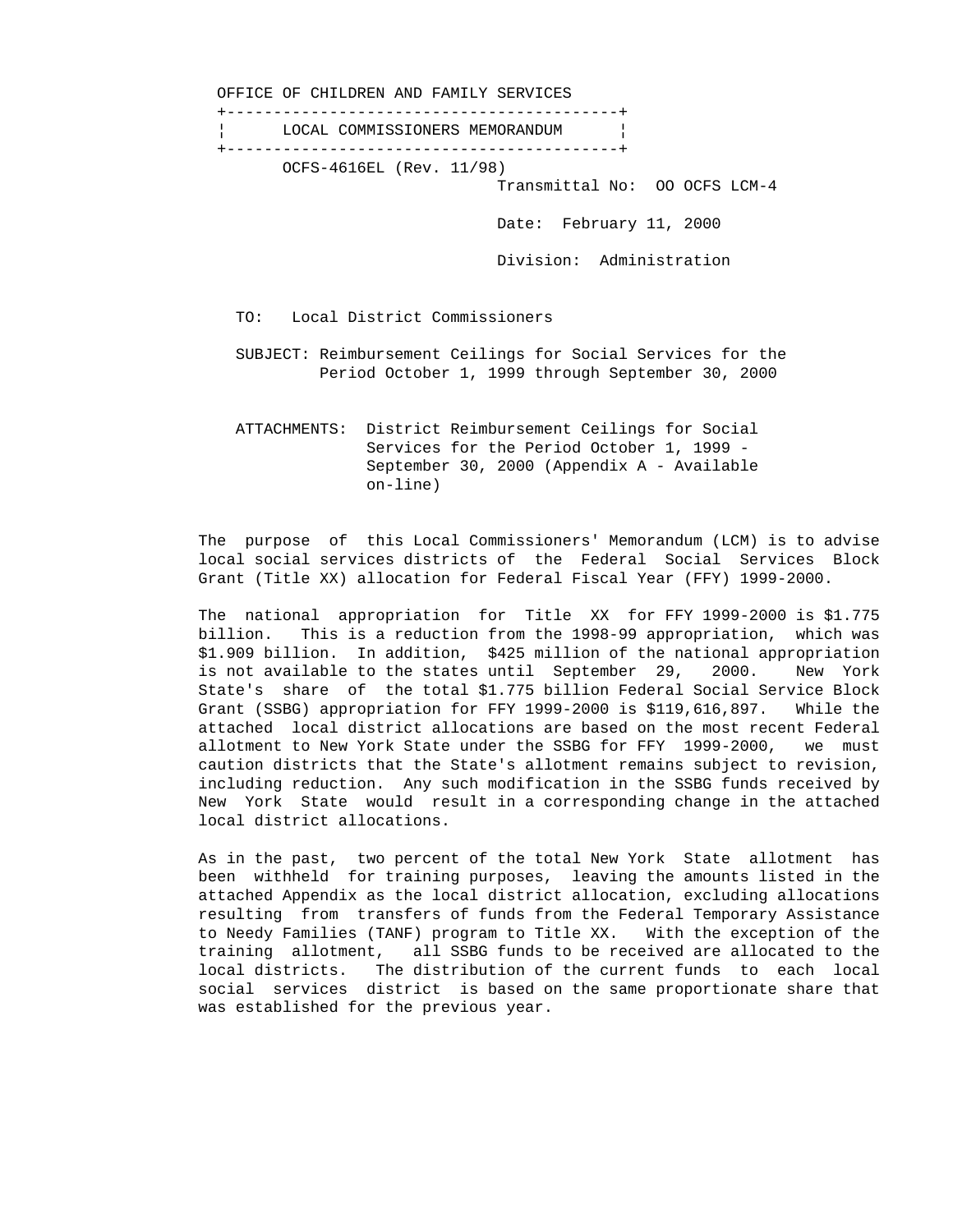Date February 11, 2000

Trans. No. 00 OCFS LCM-4 **Page No. 2** Page No. 2

 The methodology for the allocation of the Federal SSBG (Title XX) is as follows:

 \$119,616,897 New York State Allotment - 2,392,338 Less 2% Training Allocation \$117,224,559 All Districts FFY 1999-2000 Allocation

 NOTE: Local district services training expenditures are claimed as Title XX expenditures.

 The attached amounts represent each local district's share of the SSBG allocation for services expenditures based on the historical allocation formula, and should be used in planning for the delivery of Title XX services for the current Federal fiscal year. As indicated above, the total allocation to all districts for FFY 1999-2000 is \$117,224,559. Of this amount, \$28,067,853 will not be released by the Federal Department of Health and Human Services until September 29, 2000. The remaining balance is not subject to this delayed release.

 As in prior years, any unused SSBG funds will be reallocated among those districts having expenditures in excess of their allocation at the end of FFY 1999-2000.

 This information should be shared with local district accounting and budget staff as well as the directors of services.

Information/Questions Contacts

Questions pertaining to the allocations may be directed to:

 John R. Quinn, Office of Program Support, 1-800-343-8859, extension 3- 0658

Deborah J. Hanor, Office of Budget Management, 518-474-1361

 Questions pertaining to claiming may be directed to the Bureau of Financial Services:

Marvin Gold, Metro Office, 212-383-1733 User ID: 0FM270

 $\frac{1}{2}$  , and the set of the set of the set of the set of the set of the set of the set of the set of the set of the set of the set of the set of the set of the set of the set of the set of the set of the set of the set

 Roland Levie, Upstate Office, 1-800-343-8859, extension 4-7549 User ID: FMS001

> Melvin I. Rosenblat Deputy Commissioner of Administration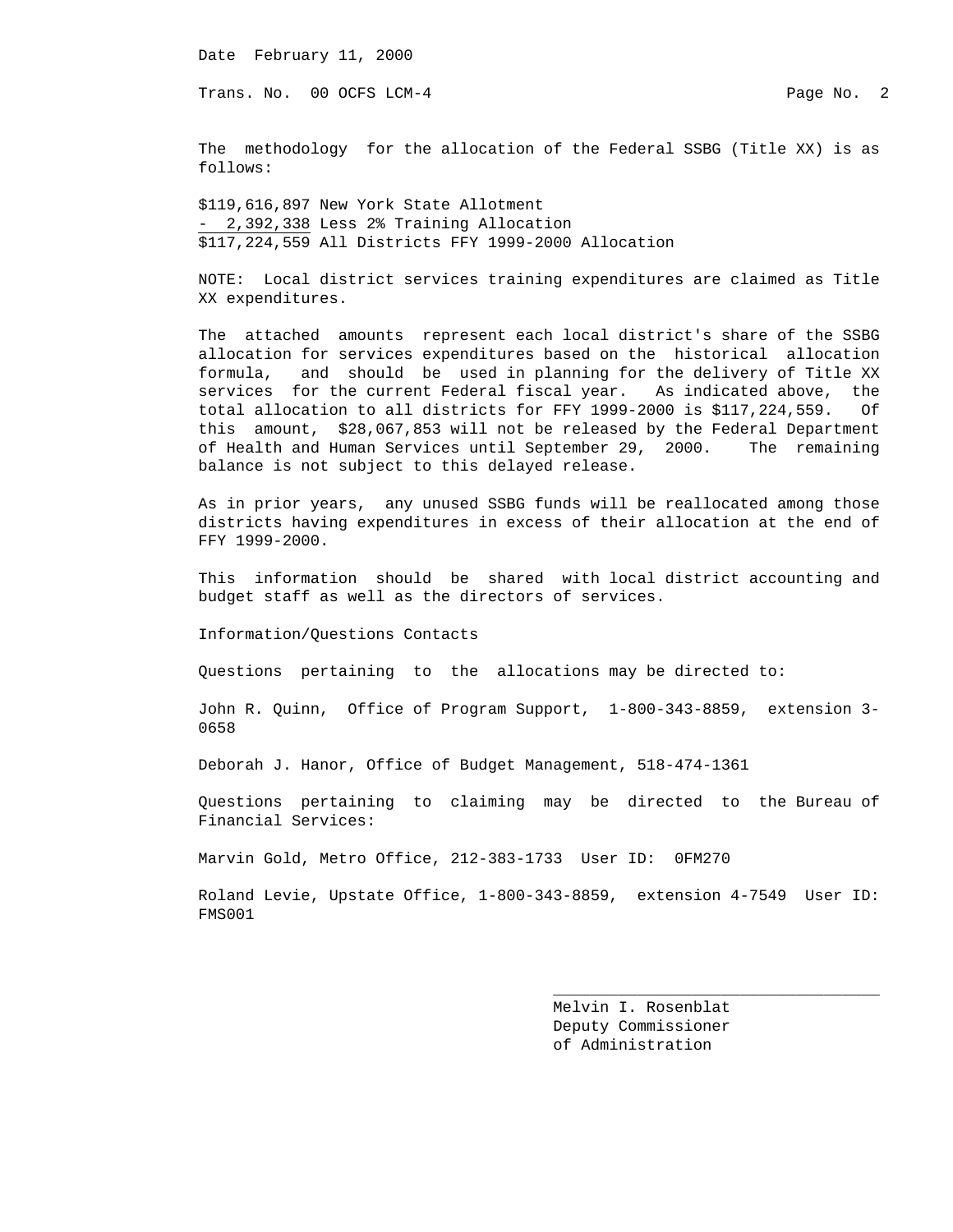## Social Services Block Grant (Title XX) Reimbursement Ceilings

|                  | Total           | District            | District            |
|------------------|-----------------|---------------------|---------------------|
|                  | District        | Reimbursement       | Reimbursement       |
|                  | Reimbursement   | Ceilings Not        | Ceilings            |
|                  | Ceilings for    | Subject to Delayed  | Subject to Delayed  |
| DISTRICT         | 10/1/99-9/30/00 | Federal Grant Award | Federal Grant Award |
|                  |                 |                     |                     |
| ALBANY           | \$1,432,303     | \$1,089,357         | 342,946<br>\$       |
| ALLEGANY         | 144,681         | 110,039             | 34,642              |
| <b>BROOME</b>    | 765,250         | 582,021             | 183,229             |
| CATTARAUGUS      | 283,077         | 215,298             | 67,779              |
| CAYUGA           | 311,868         | 237,195             | 74,673              |
| CHAUTAUQUA       | 538,070         | 409,236             | 128,834             |
| <b>CHEMUNG</b>   | 314,809         | 239,432             | 75,377              |
| CHENANGO         | 168,921         | 128,475             | 40,446              |
| CLINTON          | 318,404         | 242,167             | 76,237              |
| COLUMBIA         | 166,506         | 126,639             | 39,867              |
| CORTLAND         | 128,773         | 97,940              | 30,833              |
| DELAWARE         | 157,840         | 120,047             | 37,793              |
| <b>DUTCHESS</b>  | 663,054         | 504,294             | 158,760             |
| ERIE             | 3,705,508       | 2,818,274           | 887,234             |
| ESSEX            | 114,831         | 87,337              | 27,494              |
| FRANKLIN         | 181,843         | 138,303             | 43,540              |
| <b>FULTON</b>    | 212,232         | 161,416             | 50,816              |
| GENESEE          | 178,726         | 135,933             | 42,793              |
| <b>GREENE</b>    | 146,244         | 111,228             | 35,016              |
| HAMILTON         | 17,087          | 12,996              | 4,091               |
| HERKIMER         | 168,770         | 128,360             | 40,410              |
| <b>JEFFERSON</b> | 291,628         | 221,802             | 69,826              |
| LEWIS            | 95,270          | 72,459              | 22,811              |
| LIVINGSTON       | 158,662         | 120,672             | 37,990              |
| MADISON          | 191,983         | 146,015             | 45,968              |
| MONROE           | 3,431,606       | 2,609,954           | 821,652             |
| MONTGOMERY       | 191,446         | 145,607             | 45,839              |
| NASSAU           | 4,723,554       | 3,592,562           | 1,130,992           |
| NIAGARA          | 848,788         | 645,557             | 203,231             |
| ONEIDA           | 829,121         | 630,599             | 198,522             |
| ONONDAGA         | 1,671,006       | 1,270,906           | 400,100             |
| <b>ONTARIO</b>   | 234,830         | 178,603             | 56,227              |
| ORANGE           | 939,764         | 714,750             | 225,014             |
| ORLEANS          | 110,256         | 83,856              | 26,400              |
| OSWEGO           | 311,499         | 236,915             | 74,584              |
| OTSEGO           | 225,407         | 171,436             | 53,971              |
| PUTNAM           | 207,135         | 157,539             | 49,596              |
| RENSSELAER       | 655,291         | 498,390             | 156,901             |
| ROCKLAND         | 913,104         | 694,473             | 218,631             |
| ST. LAWRENCE     | 413,749         | 314,682             | 99,067              |
| SARATOGA         | 386,817         | 294,199             | 92,618              |
| SCHENECTADY      | 481,224         | 366,002             | 115,222             |
| SCHOHARIE        | 91,147          | 69,323              | 21,824              |
| SCHUYLER         | 71,586          | 54,446              | 17,140              |
|                  |                 |                     |                     |